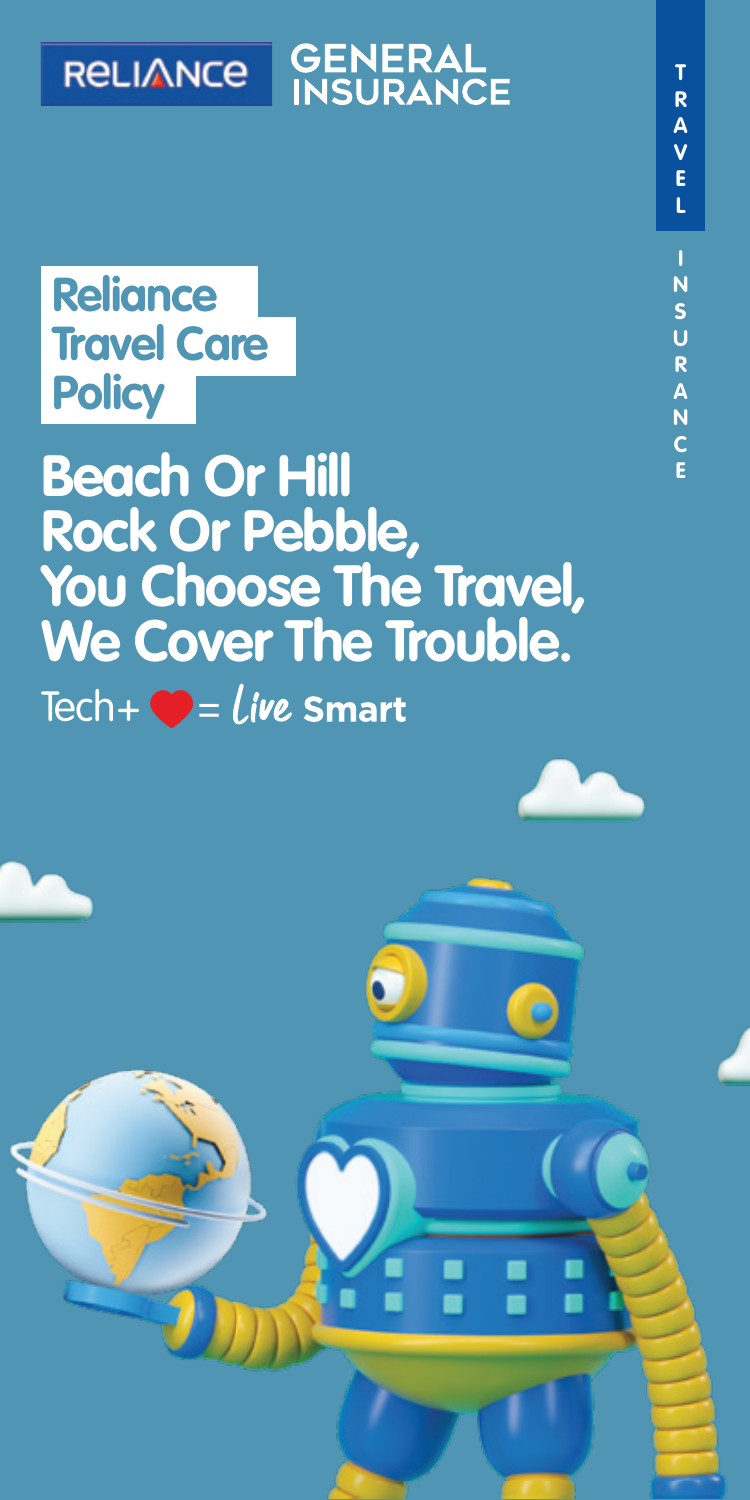Whether you are on a beach sipping lemonade or in a boardroom ready with your coffee, your reasons to travel could be anything from a lovely family holiday to a quick business outing, and we understand both these feelings. That is why we at Reliance General Insurance bring to you an insurance protection that offers you the convenience of technology for faster assistance during your travel, along with a whole lot of Heart that knows the care you need when it's important.

### **Reliance Travel Care Policy is the new way to**  *Live* Smart with Tech +

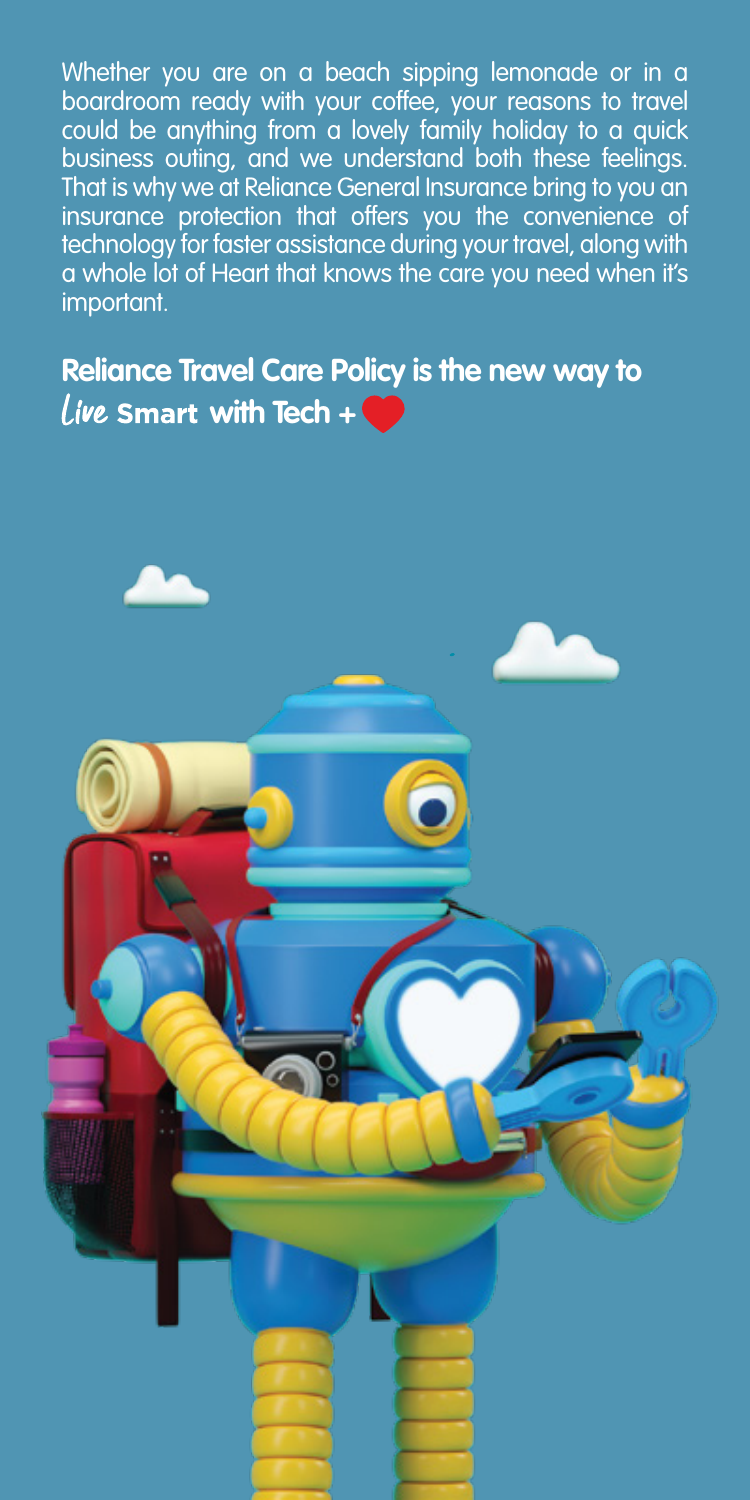### **8 Reasons To Tag Us Along** ........................................................................



#### **If Coffee Can Be Instant, Why Can't Your Policy.**

Scan, check, pay we make it quick and seamless under 60 seconds to get your travel insured, so let's just say, one tap of a button is all the effort you need to make.



#### **We've Got Your Back.**

From one where you can get your entire family covered to the one for your solo business trips, we have a plan for all your travel needs



#### **Short Trips Or Looong Ones, We're Game.**

The duration of your trip does not matter – we cover trips as long as 180 days and even extend up to 365 days.



#### **We're For The Globetrotters**

Our travel insurance covers maximum destinations across the globe, inclusive or exclusive of USA and Canada.



#### **We Trust You're Healthy!**

Our travel plans don't need you to take any medical tests for issuing a policy.



#### **Emergency! We're There**

You get a 24-hour emergency assistance service offering cashless facilities.



#### **We Can't Find Them, But Surely Cover Them**

If you lose your passport or checked- in baggage during your travel, we will take care of all expenses incurred.



#### **Missed, Delayed, Cancelled Are Just Words.**

Because the policy covers you for situations when you miss your flight, or it's delayed beyond known or when your trip gets cancelled.

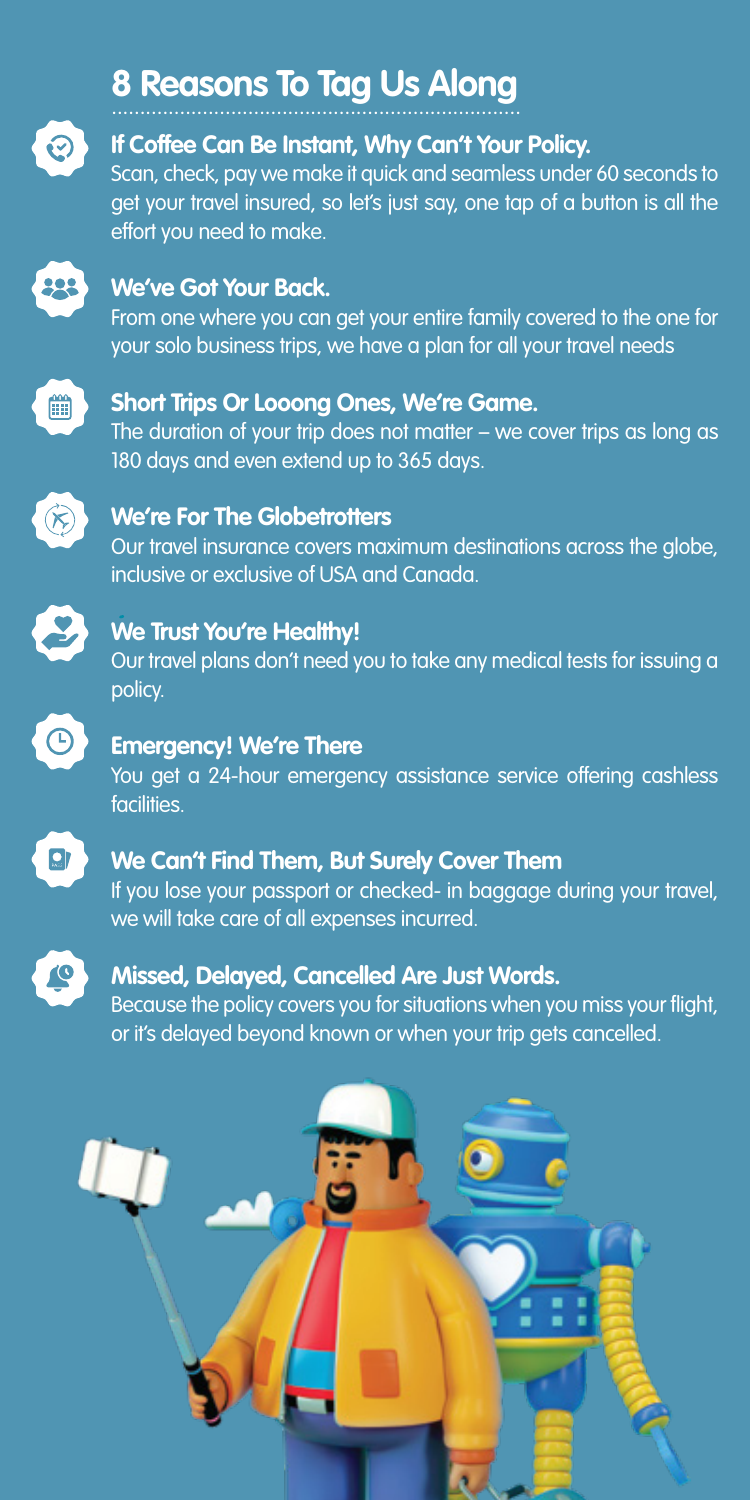| <b>We've A Plan For Every Plan</b>                                                                   |                                                                              | <b>Plans for Individuals</b> (Age 6 months - 60 years)<br>Plans for Senior Citizens (Age 61 - 70 years) |                               |                                   | <b>Plans for Family*</b><br>(Age 6 months - 60 years) |                                                    |                                                |
|------------------------------------------------------------------------------------------------------|------------------------------------------------------------------------------|---------------------------------------------------------------------------------------------------------|-------------------------------|-----------------------------------|-------------------------------------------------------|----------------------------------------------------|------------------------------------------------|
| <b>What is covered</b>                                                                               | Reliance<br>Standard<br>(in US\$)                                            | Reliance<br><b>Silver</b><br>(in US\$)                                                                  | Reliance<br>Gold<br>(in US\$) | Reliance<br>Platinum<br>(in US\$) | Reliance<br><b>Family Standard</b><br>(in US\$)       | Reliance<br><b>Family Gold</b><br>(in <b>USS</b> ) | <b>Deductibles</b><br>$(in \; US$)$            |
| <b>Medical Expenses Incl.</b><br>transportation, evacuation<br>and repatriation of mortal<br>remains | 50,000                                                                       | 100,000                                                                                                 | 250,000                       | 500,000                           | 50,000                                                | 100,000                                            | 50                                             |
| <b>Dental treatment</b>                                                                              | 500                                                                          | 500                                                                                                     | 500                           | 500                               | 500                                                   | 500                                                | 50                                             |
| <b>Loss of passport</b>                                                                              | 300                                                                          | 300                                                                                                     | 300                           | 300                               | 300                                                   | 300                                                | $25\,$                                         |
| <b>Total loss of checked in</b><br>baggage*                                                          | 500                                                                          | 1000                                                                                                    | 1200                          | 1500                              | 500                                                   | 1000                                               | 100 (Senior Citizen Plan)<br>NIL (Family Plan) |
| Delay of checked in baggage                                                                          | 100                                                                          | 100                                                                                                     | 100                           | 100                               | 100                                                   | 100                                                | 12 hrs                                         |
| <b>Personal accident</b>                                                                             | 15,000                                                                       | 20,000                                                                                                  | 25,000                        | 30,000                            | 15,000                                                | 25,000                                             |                                                |
| <b>Accidental death - common</b><br>carrier                                                          | 2,500                                                                        | 2,500                                                                                                   | 5,000                         | 5,000                             | 2,500                                                 | 2,500                                              |                                                |
| <b>Personal liability</b>                                                                            | 50,000                                                                       | 100,000                                                                                                 | 200,000                       | 250,000                           | 100,000                                               | 100,000                                            |                                                |
| Daily allowance in<br>case of hospitalisation                                                        |                                                                              | 25 per day<br>(5 days max)                                                                              | 25 per day<br>(6 days max)    | 25 per day<br>(7 days max)        | 25 per day<br>(5 days max)                            | 25 per day<br>(7 days max)                         | 2 days                                         |
| <b>Financial emergency</b><br>assistance                                                             |                                                                              | 300                                                                                                     | 300                           | 300                               | 500                                                   | 600                                                |                                                |
| Hijack distress allowance                                                                            |                                                                              | 50 per day<br>(7 days max)                                                                              | 75 per day<br>(7 days max)    | 125 per day<br>(7 days max)       | 50 per day<br>(7 days max)                            | 75 per day<br>(7 days max)                         | 12 Hours                                       |
| <b>Trip delay</b>                                                                                    |                                                                              | 25 per day<br>(6 days max)                                                                              | 50 per day<br>(6 days max)    | 60 per day<br>(6 days max)        | 25 per day<br>(5 days max)                            | 50 per day<br>(7 days max)                         | 12 Hours                                       |
| <b>Trip cancellation &amp;</b><br>interruption                                                       |                                                                              | 600                                                                                                     | 600                           | 600                               | 500                                                   | 600                                                |                                                |
| <b>Missed connections</b>                                                                            |                                                                              | 200                                                                                                     | 300                           | 500                               |                                                       | 300                                                |                                                |
| <b>Compassionate visit</b>                                                                           | Return fare for any one accompanying person - spouse / child / family doctor |                                                                                                         |                               |                                   |                                                       |                                                    |                                                |
| Home burglary insurance (₹)                                                                          |                                                                              | ₹1,00,000                                                                                               | ₹2,00,000                     | ₹3,00,000                         | ₹1,00,000                                             | ₹2,00,000                                          |                                                |
| Any one illness**                                                                                    | 12,000                                                                       | 13,500                                                                                                  | 15,000                        | 17,500                            |                                                       |                                                    |                                                |
| Any one accident**                                                                                   | 20,000                                                                       | 25,000                                                                                                  | 30,000                        | 35,000                            |                                                       |                                                    |                                                |

Reliance Travel Care Policy UIN: RELTIOP08002V010708 \*Total loss of checked baggage - Maximum amount payable per checked-in baggage in case more than one bag has been checked in, is 50% (100% for only one checked-in baggage)<br>of applicable sum-insured and per item in baggage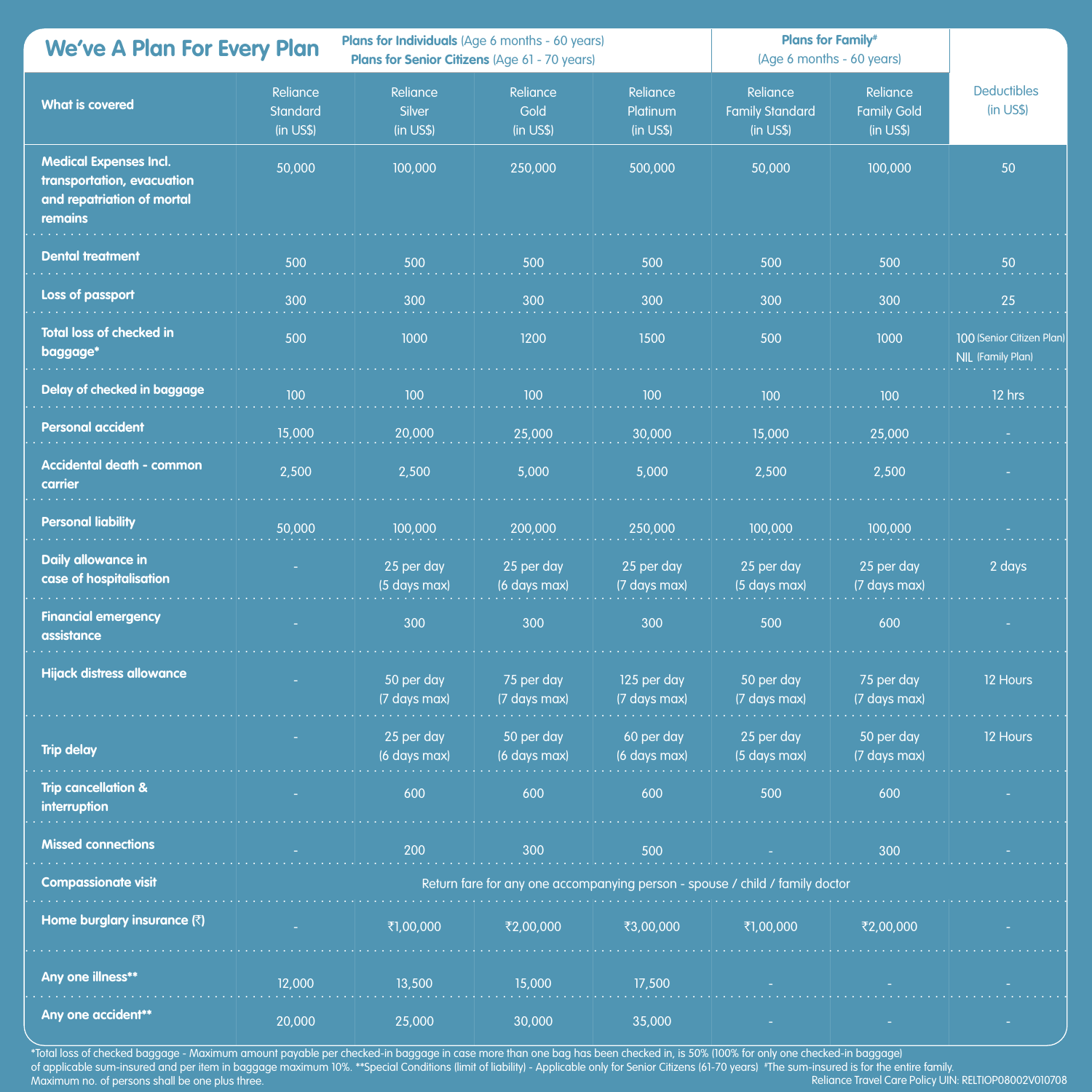

### **We Deliver What We Promise** ...............................................................................



#### **Automated Extension Of Your Policy**

Your policy will be extended in case of a medical emergency and evacuation (up to 30 days) and delay of common carrier (up to 7 days).



#### **Quick And Hassle-free Claim Settlements With Europ Assistance**

You can avail of cashless claims with national and international assistance numbers through Europ Assistance.

### We've Packed-in A Bag Of Covers

We have 'packed in' maximum coverage in this policy for a variety of situations that could arise on your trips.

- Emergency medical expenses incurred by you or any of your family members whilst abroad, for any sudden illness, injury or death
- Emergency expenses made for medical evacuation to India
- Accidental bodily injury while on a trip
- Compensation for death or permanent disability due to an accident, while riding as a passenger in a common carrier
- Cost of obtaining a fresh or duplicate passport in case of loss
- Loss of your checked-in baggage by a common carrier
- Expenses incurred if a trip is delayed for more than 12 hours, cancelled or interrupted due to airline, medical, personal employment problems or natural disasters
- Expenses incurred if you miss a connecting flight due to delay
- Facility to provide you emergency cash in case you lose travel funds due to theft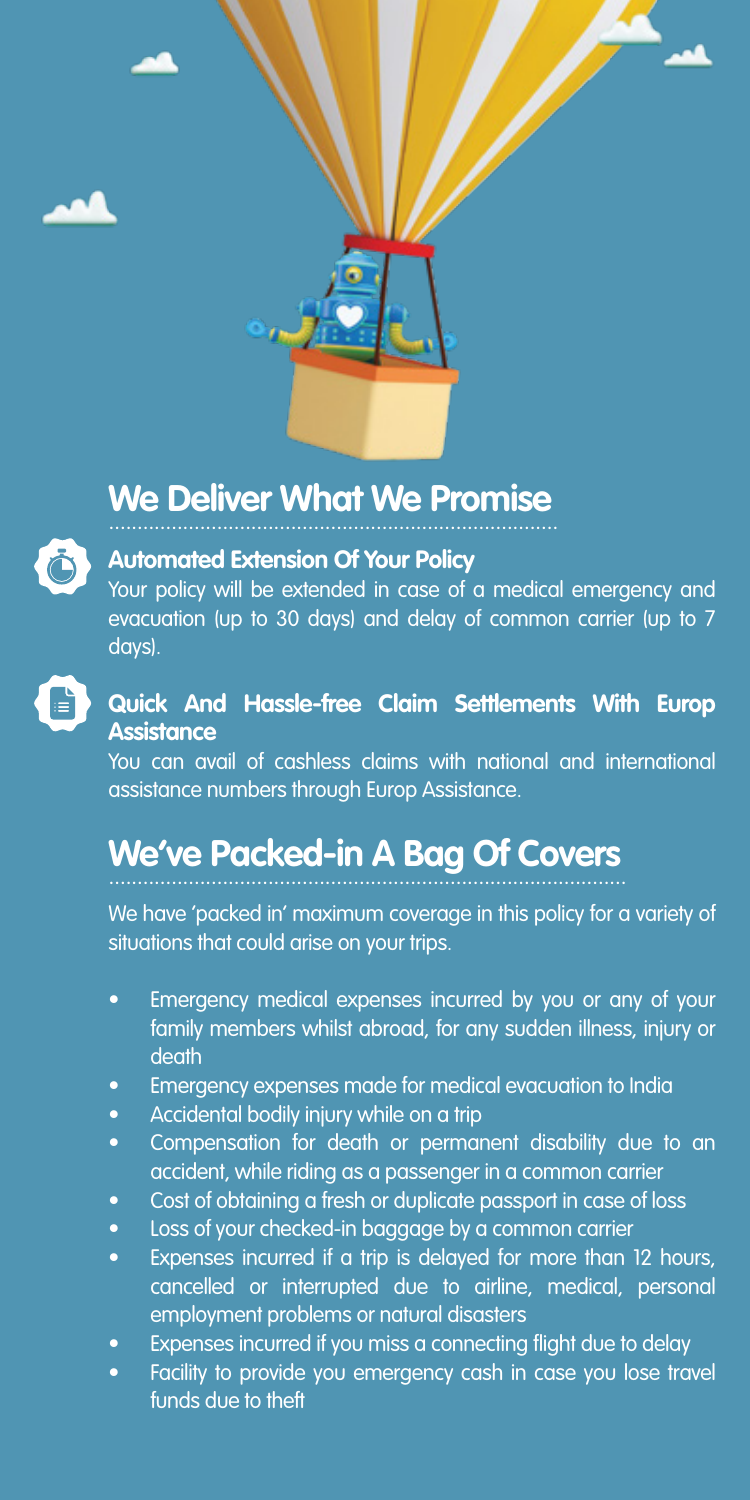## Policy Covers Everything But This

Just like how you can't always pack everything you want, this policy has some major exclusions.

- Pre-existing medical conditions, unless it is a life-threatening condition
- Expenses incurred if you are,
	- o Travelling against the advice of a physician
	- o Receiving or are on a waiting list for a specified medical treatment
	- o Travelling to receive treatment abroad
	- o Under given terminal prognosis for a medical condition
- Issues you face due to theft or loss of passport when left unattended or unreported to local police authorities
- Partial loss of checked baggage Only the loss of your entire baggage is covered, not partial loss
- War or nuclear perils in the country you're visiting

\*Please refer to the policy wording on our website for more details regarding coverage's and exclusion's.

### **Easy Steps To Claim**

Intimate Reliance General Insurance within 24 hours of occurrence of claim



To avail Worldwide cashless facility, call on the below mentioned landline numbers or on International toll free numbers given country-wise in your Policy Schedule for any emergency assistance



For reimbursement, submit fully filled claim form along with all required documents at the below mentioned address Contact **Reliance General Insurance Company Limited** National Toll Free No. **1800-209-55-22** Landline No. **+91-22-67347843/44** (Charges Applicable) Fax: **+91 22 6734 7888** Email ID: **reliance@europ-assistance.in**

Address for Submitting Claims Documents **Reliance General Insurance, Claims Department, C/O Europ Assistance India Pvt. Ltd., C-301, Business Square, Andheri Kurla Road, Chakala, Andheri (E), Mumbai - 400093, India.**